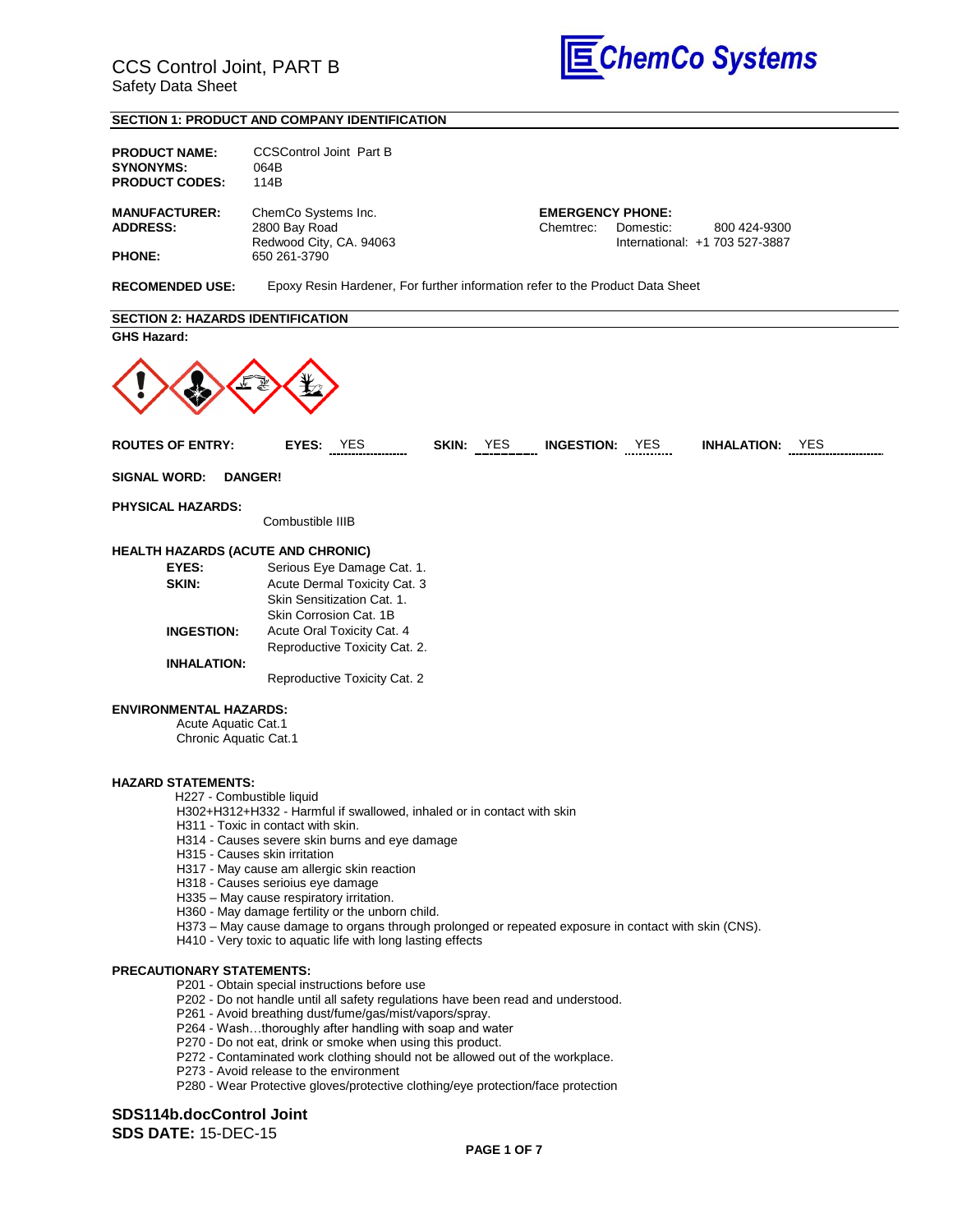# CCS Control Joint, PART B



#### Safety Data Sheet

P301+P312 - IF SWALLOWED Call a POISON CENTER or doctor/physician if you feel unwell.

P301+P330+P331 - IF SWALLOWED rinse mouth. DO NOT induce vomiting.

P304+P340 - IF INHALED Remove victim to fresh air and keep at rest in a position comfortable for breathing.

P303+P361+P353 - If ON SKIN (or hair): Remove/ take off immediately all contaminated clothing. Rinse skin with water/shower. P305+P351+P338 - IF IN EYES Rinse cautiously with water for several minutes. Remove contact lenses if present and easy to do. Continue rinsing.

P310 - Immediately call a POSION CENTER or doctor/physician

P333+P313 - If skin irritation or rash occurs: Get medical advice/attention.

P363 - Wash contaminated clothing before reuse.

P405 - Store locked up.

P501 - Dispose of contents/container to an approved waste disposal plant.

#### **MEDICAL CONDITIONS GENERALLY AGGRAVATED BY EXPOSURE:**

Persons with preexisting skin or respiratory disorders may have their conditions aggravated by over exposure to this material.

#### **HAZARDS NOT OTHERWISE CLASSIFIED**

This product is not for use in an aerosol or spray. This product contains a component that is toxic by inhalation when aerosolized or sprayed. Refer to Section 11 of the SDS for toxicity information. Review the toxicity information against your intended use. If product is not being aerosolized or sprayed, the inhalation toxicity may not be applicable. Very toxic by inhalation.

#### **SECTION 3: COMPOSITION/INFORMATION ON INGREDIENTS**

| <b>HAZARDOUS COMPONENTS</b> | CAS #:     | <b>CAL-OSHA</b><br><b>PEL TWA</b><br>(8hours) | <b>ACGIH TLV</b><br>TWA (8<br>hours) | <b>Other Limits</b><br><b>RECOMMENDED</b> | % BY<br><b>WEIGHT</b> |
|-----------------------------|------------|-----------------------------------------------|--------------------------------------|-------------------------------------------|-----------------------|
| 4-Nonyl phenol, branched    | 84852-15-3 | No Data                                       | No Data                              |                                           | < 10%                 |
| Dinonylphenol-, branched    | 84962-08-3 | No Data                                       | No Data                              |                                           | < 70%                 |
| 1-(2-Aminoethyl)piperazine  | 140-31-8   | No Data                                       | No Data                              |                                           | < 25%                 |

### **SECTION 4: FIRST AID MEASURES**

| EYES:              | Immediately flush eyes with water for a minimum of 15 minutes while holding eyes open. Remove contact lenses if<br>present and easy to do. If redness, burning, blurred vision, or swelling persists, consult a physician. |
|--------------------|----------------------------------------------------------------------------------------------------------------------------------------------------------------------------------------------------------------------------|
| <b>SKIN:</b>       | Remove contaminated clothing and product. Immediately wash affected area with soap and water. Do not apply<br>greases or ointments. If skin irritation persists, consult a physician.                                      |
| <b>INGESTION:</b>  | Rinse mouth immediately. Give small amounts of water, only if person is conscious. Only induce vomiting at the<br>instruction of medical personnel. consult a physician                                                    |
| <b>INHALATION:</b> | Remove patient to fresh air. Give oxygen or artificial respiration if needed. If patient continues to experience difficulty<br>breathing, consult a physician.                                                             |

#### **SECTION 5: FIRE-FIGHTING MEASURES**

| <b>SUITABLE EXTINGUISHING MEDIA:</b><br><b>SPECIAL FIRE FIGHTING PROCEDURES:</b> |                          | Extinguish with foam, carbon dioxide, dry powder, or water fog.<br>Use standard fire-fighting procedures and consider the hazards of other involved<br>materials. In case of a fire and / or explosion do not breathe fumes. Self-contained<br>breathing apparatus and full protective clothing must be worn. Move containers from<br>fire area if you can do so without risk. Cool containers with flooding quantities of water<br>until well after fire is out. Prevent runoff from fire control or dilution from entering<br>streams, sewers, or drinking water supply. |
|----------------------------------------------------------------------------------|--------------------------|----------------------------------------------------------------------------------------------------------------------------------------------------------------------------------------------------------------------------------------------------------------------------------------------------------------------------------------------------------------------------------------------------------------------------------------------------------------------------------------------------------------------------------------------------------------------------|
| <b>HAZARDOUS DECOMPOSITION PRODUCTS:</b>                                         |                          | Hazardous decomposition products may occur when material polymerizes at<br>temperatures above 500 °F (260 °C). Irritating and toxic gases/fumes may be released<br>during a fire. Do not allow run-off from fire-fighting to enter drains or water courses.                                                                                                                                                                                                                                                                                                                |
| <b>FLASH POINT:</b><br><b>METHOD USED:</b>                                       | 210 °F / 99 °C<br>(PMCC) |                                                                                                                                                                                                                                                                                                                                                                                                                                                                                                                                                                            |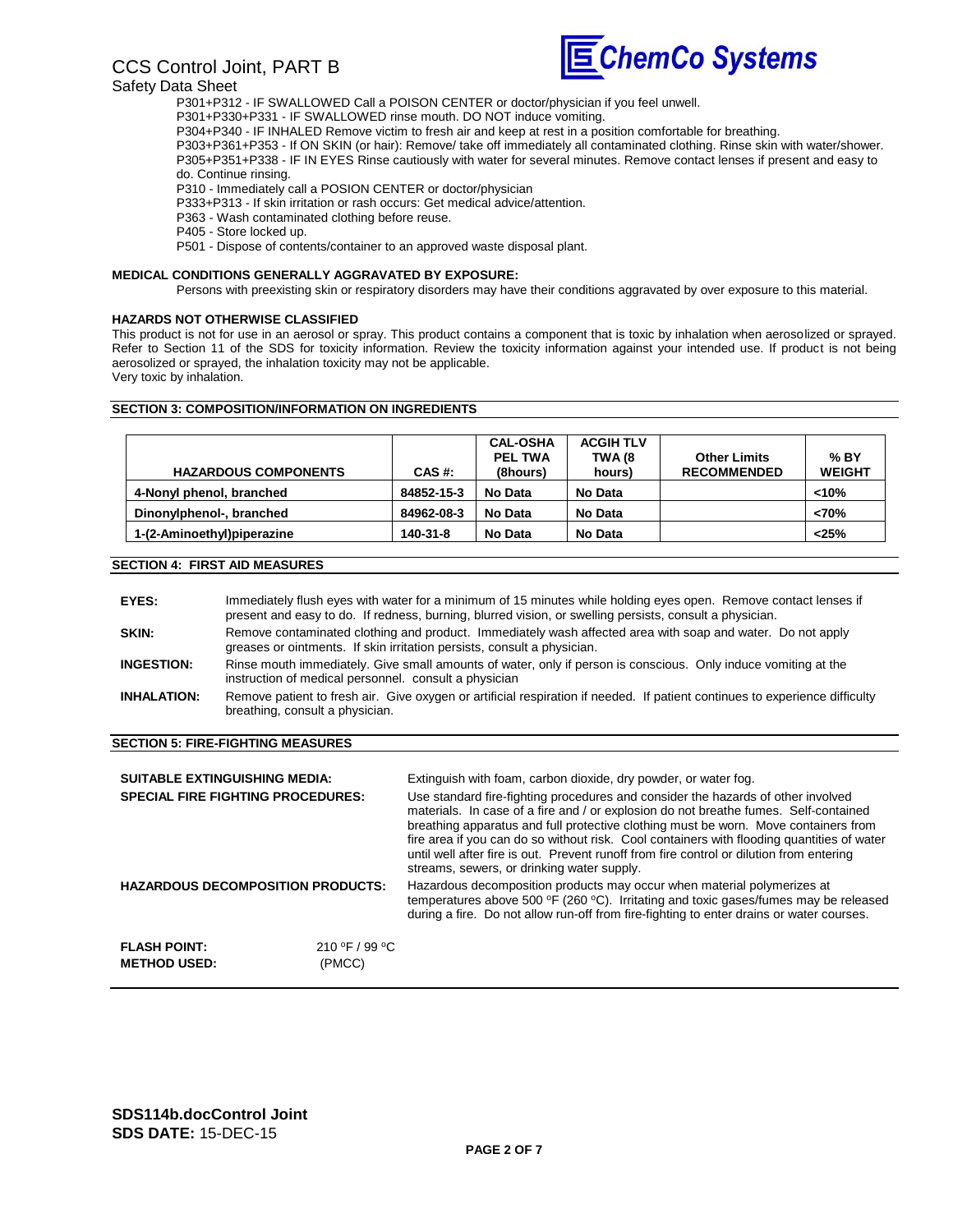

### **SECTION 6: ACCIDENTAL RELEASE MEASURES**

| <b>PERSONAL PROTECTION:</b>         | Keep unnecessary personnel away. Eliminate all ignition sources (no smoking, flares, sparks, or<br>flames in immediate area). Wear appropriate personal protective equipment. Do not touch<br>containers or spilled material unless wearing appropriate protective clothing. Avoid inhalation of<br>vapors or mists. Ensure adequate ventilation. Local authorities should be advised if significant<br>spillage cannot be contained. |
|-------------------------------------|---------------------------------------------------------------------------------------------------------------------------------------------------------------------------------------------------------------------------------------------------------------------------------------------------------------------------------------------------------------------------------------------------------------------------------------|
| <b>ACCIDENTAL RELEASE MEASURES:</b> | In case of spill, clean up using absorbent material such as earth or sand. Small quantities can<br>be wiped up with cloth, place cloth in leak proof container and dispose of properly.                                                                                                                                                                                                                                               |
| <b>WASTE DISPOSAL:</b>              | Observe Federal, State and local regulations covering chemical waste spills.                                                                                                                                                                                                                                                                                                                                                          |

#### **SECTION 7: HANDLING AND STORAGE**

| <b>PERSONAL PROTECTION:</b>  | Use personal protective equipment to ensure product does not contact eyes or skin when handling<br>materials.                                                                      |
|------------------------------|------------------------------------------------------------------------------------------------------------------------------------------------------------------------------------|
| <b>HANDLING AND STORAGE:</b> | Store in cool dry place out of direct sunrays. Keep from freezing. Recommend storage temperatures<br>range: between 40 $\degree$ and 95 $\degree$ F (4 $\degree$ - 35 $\degree$ C) |

#### **SECTION 8: EXPOSURE CONTROLS/PERSONAL PROTECTION**

| <b>PROTECTIVE MEASURE:</b><br><b>EYE PROTECTION:</b> | Wear appropriate personal protective equipment.<br>Wear appropriate safety glasses with side shields, goggles or full face shield. When working on an<br>overhead application a full face shield is recommended.                                 |
|------------------------------------------------------|--------------------------------------------------------------------------------------------------------------------------------------------------------------------------------------------------------------------------------------------------|
| <b>HAND PROTECTION:</b>                              | Wear chemical-resistant gloves such as: Nitrile, neoprene, butyl.                                                                                                                                                                                |
| <b>SKIN AND BODY PROTECTION:</b>                     | Wear long sleeve shirts/long pants and other clothing as required to minimize contact.                                                                                                                                                           |
| <b>RESPIRATORY PROTECTION:</b>                       | Do not breathe gas/fumes/vapor/ or spray. The use of a respirator is not required during general<br>use of this product provided adequate ventilation. If grinding or cutting cured product the use of an<br>approved respirator is recommended. |
| <b>WORK HYGIENIC PRACTICES:</b>                      | Always observe good personal hygiene measures, such as washing after handling the material and<br>before eating, drinking and/or smoking. Routinely wash work clothing and protective equipment to<br>remove contaminants.                       |
| <b>ENGINEERING CONTROLS:</b>                         | When using indoors, good ventilation (typically 10 air changes per hour) should be used.<br>Ventilation rates should be matched to conditions. Ready access to running water is required.<br>Provide eyewash station.                            |

#### **EXPOSURE LIMITS**

| Component                           | <b>OSHA (PEL)</b> | <b>ACGIH (TLV)</b> | NIOSH (Pocket Guide) |
|-------------------------------------|-------------------|--------------------|----------------------|
| 4-Nonyl phenol, branched 84852-15-3 | No Data           | No Data            | No Data              |
| Dinonylphenol-, branched 84962-08-3 | No Data           | No Data            | No Data              |
| 1-(2-Aminoethyl)piperazine 140-31-8 | No Data           | No Data            | No Data              |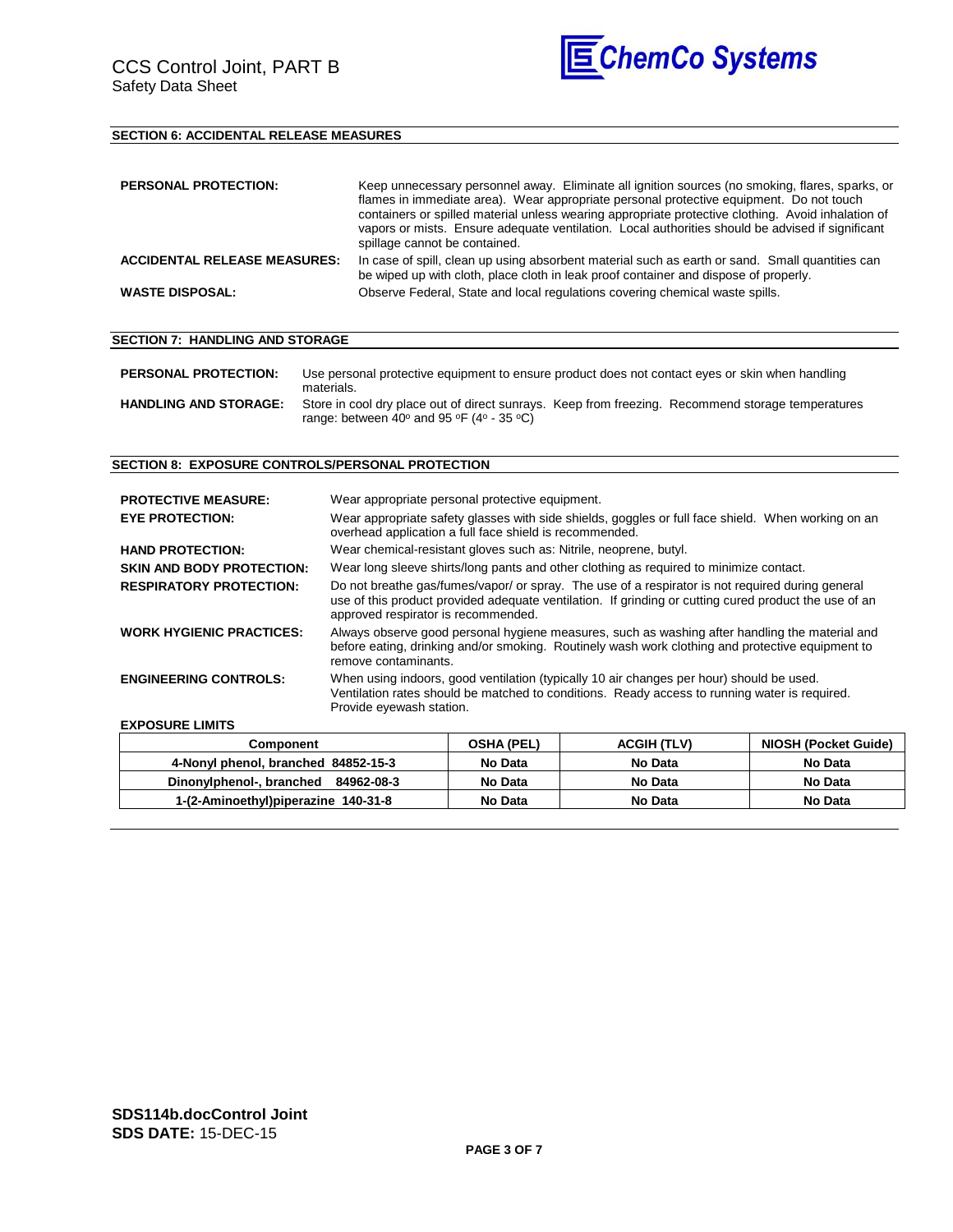

### **SECTION 9: PHYSICAL AND CHEMICAL PROPERTIES**

| <b>APPEARANCE:</b>                       | Amber             |
|------------------------------------------|-------------------|
| ODOR:                                    | Ammonia           |
| <b>PHYSICAL STATE:</b>                   | Liquid            |
| pH AS SUPPLIED:                          | Basic             |
| <b>BOILING POINT:</b>                    | 316 C (DNP)       |
| <b>MELTING POINT:</b>                    | N/D               |
| <b>FREEZING POINT:</b>                   | N/D               |
| <b>VAPOR PRESSURE (mm Hg):</b>           | 1 mmHg 20C (DETA) |
| VAPOR DENSITY (AIR = 1):                 | Heavier than air  |
| SPECIFIC GRAVITY (H2O = 1):              | 0.95              |
| <b>EVAPORATION RATE:</b>                 | Negligible        |
| <b>SOLUBILITY IN WATER:</b>              | 30%               |
| <b>PERCENT SOLIDS BY WEIGHT:</b>         | No Data           |
| <b>PERCENT VOLATILE:</b>                 | Negligible        |
| <b>VOLATILE ORGANIC COMPOUNDS (VOC):</b> | No Data           |
| <b>MOLECULAR WEIGHT:</b>                 | N/D               |
| <b>VISCOSITY:</b>                        | 4500 cp.          |
|                                          |                   |

### **SECTION 10: STABILITY AND REACTIVITY**

| <b>STABILITY:</b>                                         | Stable                                                                                                    |
|-----------------------------------------------------------|-----------------------------------------------------------------------------------------------------------|
| <b>CONDITIONS TO AVOID (STABILITY):</b>                   | Exposure to excessive heat and open flame                                                                 |
| INCOMPATIBILITY (MATERIAL TO AVOID):                      | Strong acids, peroxides and other oxidizing agents.                                                       |
| <b>HAZARDOUS DECOMPOSITION OR BY-</b><br><b>PRODUCTS:</b> | Normal combustion forms carbon dioxide, carbon monoxide, oxides of carbon and other<br>organic compounds, |
| <b>HAZARDOUS POLYMERIZATION:</b>                          | Will not occur                                                                                            |

### **SECTION 11: TOXICOLOGICAL INFORMATION**

|                                        | CAS#       |                                                    |
|----------------------------------------|------------|----------------------------------------------------|
| Acute Oral Toxicity:                   |            | No data available on the product itself            |
| Oral-Components                        |            |                                                    |
| 1-(2-Aminoethyl)piperazine             | 140-31-8   | LD50: 2097 mg/kg Species: Rat (OECD GHS)           |
| 4-Nonyl phenol, branched               | 84852-15-3 | LD50 Oral Rat M/F: 1412 mg/kg                      |
| Dinonylphenol-, branched               | 84962-08-3 | Causes digestive tract burns. Harmful if swallowed |
| <b>Acute Dermal Toxicity:</b>          |            | No data available on the product itself            |
| Dermal-Components                      |            |                                                    |
| 1-(2-Aminoethyl)piperazine             | 140-31-8   | LD50 0.88ml/kg (866mg/kg) Species: Rat             |
| 4-Nonyl phenol, branched               | 84852-15-3 | LD50 Dermal Rabbit M: 2031 mg/kg                   |
| Dinonylphenol-, branched               | 84962-08-3 | Causes severe skin burns                           |
| <b>Acute Inhalation Toxicity:</b>      |            | No data available on the product itself            |
| Inhalation/toxicity Components         |            |                                                    |
| 4-Nonyl phenol, branched               | 84852-15-3 | May cause irritation to the respiratory system     |
| Dinonylphenol-, branched               | 84962-08-3 | May cause irritation to the respiratory system     |
| Skin Corrosion/ Irritation:            |            | Severe Skin Irritation/Corrosion                   |
| <b>Corrosion/Irritation Components</b> |            |                                                    |
| 1-(2-Aminoethyl)piperazine             | 140-31-8   | Severe Corrosive (skin)                            |
| 4-Nonyl phenol, branched               | 84852-15-3 | Severe Corrosive (skin)                            |
| Dinonylphenol-, branched               | 84962-08-3 | Severe Corrosive (skin)                            |
| Eye Damage/Irritation:                 |            | Severe eye damage/irritation                       |
| Damage/Irritaion Components            |            |                                                    |
| 1-(2-Aminoethyl)piperazine             | 140-31-8   | Severe eye damage                                  |
| Respiratory Damage/Irritation:         |            | Severe respiratory damage/irritation.              |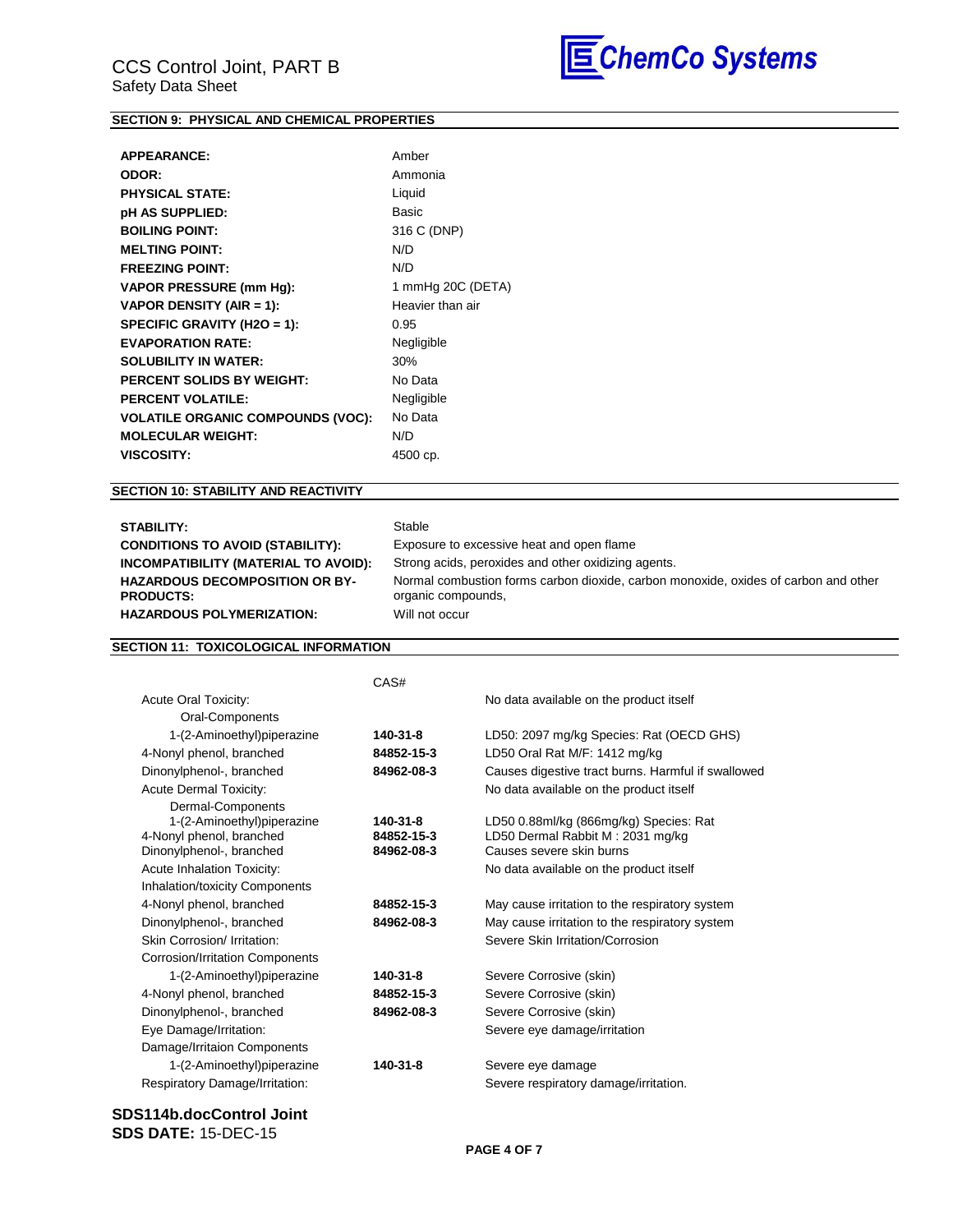## CCS Control Joint, PART B Safety Data Sheet



| 4-Nonyl phenol, branched         | 84852-15-3 | Severe eye damage                                       |
|----------------------------------|------------|---------------------------------------------------------|
| Dinonylphenol-, branched         | 84962-08-3 | Severe eye damage                                       |
| Sensitization:                   |            | May cause sensitization by inhalation and skin contact. |
| <b>Sensitization Componenets</b> |            |                                                         |
| 1-(2-Aminoethyl)piperazine       | 140-31-8   | Sensitizer (skin)                                       |
| Germ Cell Mutagenicity           |            |                                                         |
| 1-(2-Aminoethyl)piperazine       | 140-31-8   | Weakly mutagenic                                        |
| Maternal Toxicity:               |            | No data available on the product itself                 |

| Carcinogenicity: | This product contains no listed carcinogens according to IARC, ACGIH, NTP and/or OSHA in concentrations<br>of 0.1 percent or greater. |
|------------------|---------------------------------------------------------------------------------------------------------------------------------------|
| <b>ACGIH:</b>    | No data                                                                                                                               |
| IARC:            | No data                                                                                                                               |
| <b>NTP</b>       | No data                                                                                                                               |
| <b>OSHA</b>      | No data                                                                                                                               |

### **SECTION 12: ECOLOGICAL INFORMATION**

| <b>ECOTOXICITY:</b>                     | CAS#       |                                                                                         |
|-----------------------------------------|------------|-----------------------------------------------------------------------------------------|
| Aquatic toxicity:                       |            | Exposure at low concentrations my kill fish                                             |
| <b>Toxicity to Fish-Components</b>      |            |                                                                                         |
| 1-(2-Aminoethyl)piperazine              | 140-31-8   | LC50(96hr): 2190 mg/l Species Fathead Minnow                                            |
| 4-Nonyl phenol, branched                | 84852-15-3 | LC50(96hr): 0.05 mg/l Species: Fish                                                     |
| Dinonylphenol-, branched                | 84962-08-3 | LC50(24hr): 2.725 mg/l Species: Fish                                                    |
| Toxicity to algae-Components            |            |                                                                                         |
| 1-(2-Aminoethyl)piperazine              | 140-31-8   | EC50(72hr): >1000mg/l Species: Algae (Selenastrum capriconutum)                         |
| 4-Nonyl phenol, branched                | 84852-15-3 | EbC50(72hr): 1.3 mg/l Species: Algae                                                    |
| Toxicity-AquaticInvertabrates           |            |                                                                                         |
| 1-(2-Aminoethyl)piperazine              | 140-31-8   | EC50(48hr): 58mg/l Species: Daphnia magna                                               |
| 4-Nonyl phenol, branched                | 84852-15-3 | EC50(48hr): 0.14 mg/l Species: Daphnia                                                  |
| Dinonylphenol-, branched                | 84962-08-3 | EC50(24hr): 0.5mg/l Species: Daphnia                                                    |
| Toxicity to other organisms:            |            | EC50(30min): 156mg/l Bacteria: Pseudomonas putida                                       |
| <b>PERSISTENCE &amp; DEGRADABILITY:</b> |            |                                                                                         |
| <b>BIODEGRADABILITY:</b>                |            |                                                                                         |
| Biodegradability-Components             |            |                                                                                         |
| 4-Nonyl phenol, branched                | 84852-15-3 | OECD 56 days: 50%                                                                       |
| <b>BIOACCUMULATIVE POTENTIAL:</b>       |            |                                                                                         |
| BioAccumulaive-Components:              |            |                                                                                         |
| 4-Nonyl phenol, branched                | 84852-15-3 | BCF 740 High                                                                            |
| <b>MOBILITY IN SOIL:</b>                |            | <b>NDA</b>                                                                              |
| <b>OTHER ADVERSE EFFECTS:</b>           |            | <b>NDA</b>                                                                              |
| <b>AQUATIC RELEASE:</b>                 |            | Advise authorities if product has entered or may enter watercourses or sewer<br>drains. |
|                                         |            |                                                                                         |

#### **SECTION 13: DISPOSAL CONSIDERATIONS**

**WASTE DISPOSAL METHOD:** Do not allow this material to drain into sewers / waterways, ditches, containment pools or water supplies. Dispose of contents / containers in accordance with local/regional/international regulations.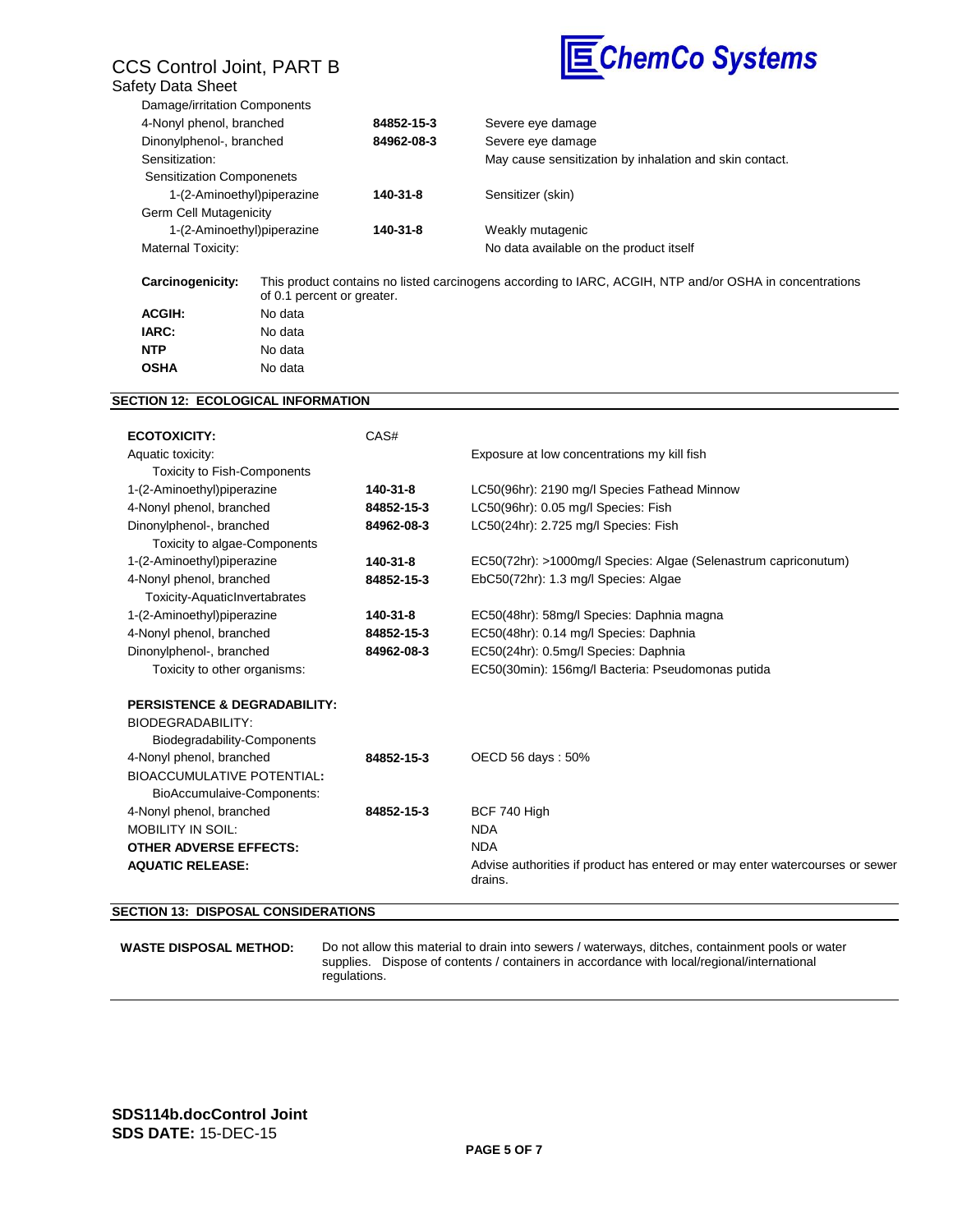

### **SECTION 14: TRANSPORT INFORMATION**

### **U.S. DEPARTMENT OF TRANSPORTATION (DOT)**

| <b>PROPER SHIPPING NAME:</b> | Alkylphenols, liquid, n.o.s., . (Dinonylphenol-, branched) |
|------------------------------|------------------------------------------------------------|
| <b>HAZARD CLASS:</b>         |                                                            |
| <b>ID NUMBER:</b>            | UN3145                                                     |
| <b>PACKING GROUP:</b>        | Ш                                                          |
| <b>LABEL STATEMENT:</b>      | Corrosive, Hazard Class 8, Packing Group: PG III           |

### **WATER TRANSPORTATION (IMDG)**

| <b>PROPER SHIPPING NAME:</b> | Alkylphenols, liquid, n.o.s., Marine Pollutant   |
|------------------------------|--------------------------------------------------|
| <b>HAZARD CLASS:</b>         |                                                  |
| <b>ID NUMBER:</b>            | UN3145                                           |
| <b>PACKING GROUP:</b>        | Ш                                                |
| <b>LABEL STATEMENT:</b>      | Corrosive, Hazard Class 8, Packing Group: PG III |
|                              |                                                  |

#### **AIR TRANSPORTATION (IATA / ICAO)**

| Alkylphenols, liquid, n.o.s.                     |
|--------------------------------------------------|
|                                                  |
| UN3145                                           |
| Ш                                                |
| Corrosive, Hazard Class 8, Packing Group: PG III |
|                                                  |